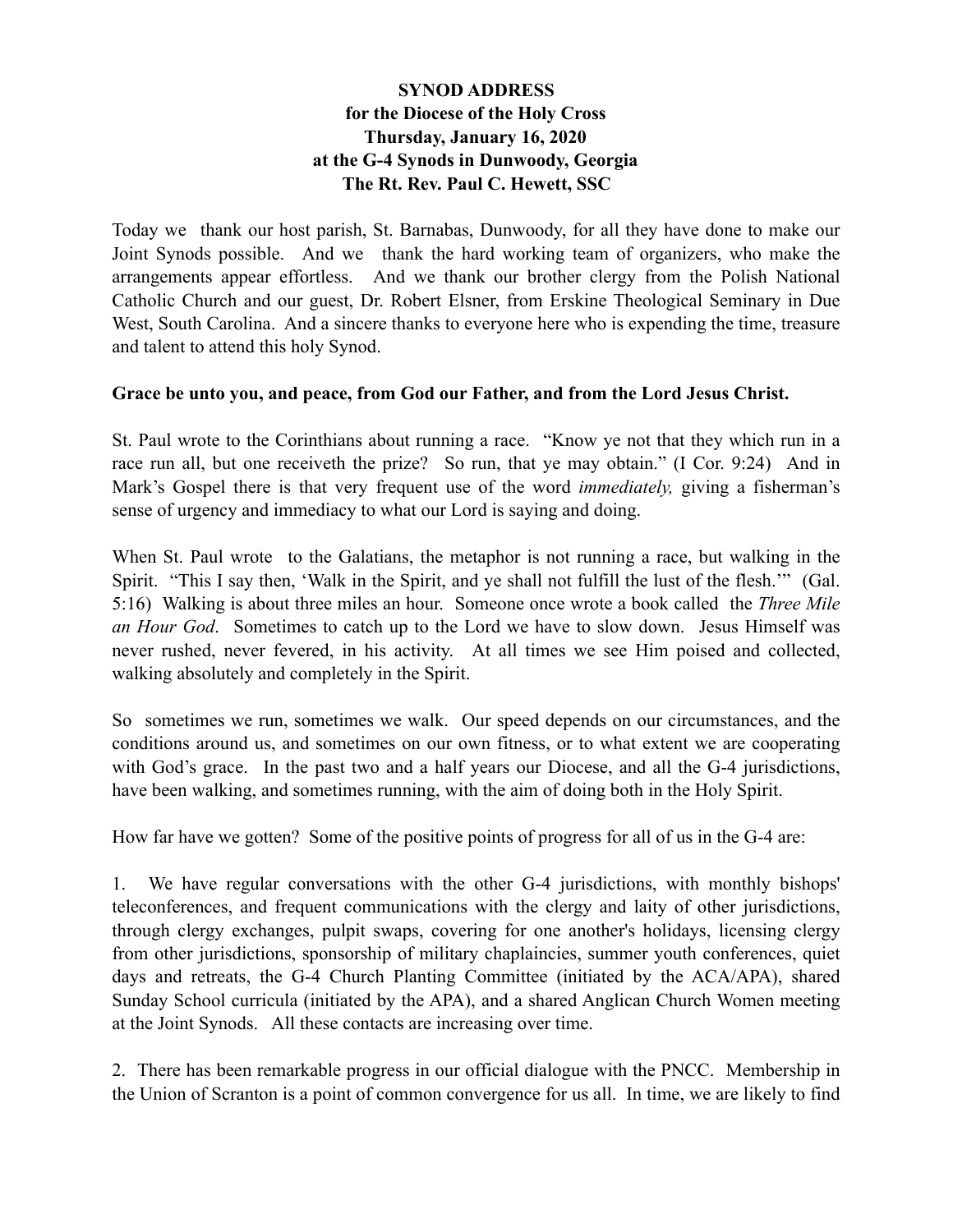jurisdictions not in the G-4 lining up with us in the Union of Scranton, like ships lining up in docks in a harbor, close enough to put gang planks across our various bows.

3. We can report that as G-4 jurisdictions live more closely together, we develop the necessary understandings of one another's corporate culture, gifts, and deficits. We are learning how to live together, and we have done so peacefully and productively now for a number of years. Our levels of trust and communication have deepened over the years, laying the groundwork for the decisions that lie ahead.

4. Fr. Bader and Archbishop Haverland and I have had some informal discussions… brainstorming sessions…about our becoming a non-geographic diocese within the ACC. G-4 would then become G-3. Here, at our Synod, we have been looking at whether to make these discussions formal — that is, to have more participation, and formal agendas and published minutes. If we decide not to have formal discussions we can continue our informal conversations, not only with the ACC, but with the ACA and the APA. I think that our bringing this matter up gives a green light to others to engage in similar explorations.

5. In fact, such explorations are already afoot. The ACA and ACC west coast dioceses have set a good example of interdiocesan cooperation and collaboration. Other dioceses will be planning coterminous synods and other joint efforts.

6 We are now doing the slow, patient, behind-the-scenes work of studying one another's canons, and one another's structures, domestic and overseas, for analysis of the best "fits." We are growing in our resolve to work together, to extend the Kingdom, and to cure souls.

7. We are awakening more to Kingdom thinking as foundational to jurisdictional thinking. What best serves not just my diocese or my jurisdiction, but what best helps the Kingdom to expand, and foster the cure of souls? As Christ the King knocks on the doors of our hearts and communities, what gives Him the best and widest door to enter? How are we being called to reconfigure our lives in the Church, to be new wineskins for new wine?

When St. Paul was praying for the spread of the Gospel, he did not pray for larger congregations or more money, although those are good things to pray for. He prayed for opportunity. "Continue in prayer, and watch in the same with thanksgiving; withal praying also for us, that God would open unto us a door of utterance, to speak the mystery of Christ, for which I am also in bonds." (Col. 4:2-3) Pray for us, that God will give us a good opportunity to speak about Christ. St. Paul also prayed for courage. Pray that "I might speak boldly, as I ought to speak." (Eph. 6:20) And he prayed for clarity. "Pray that I may speak in such a way as to make the Gospel clear." (Col. 4:4) Opportunity, courage and clarity.

God, who is rich in mercy, is answering our prayers. He is continuing to open doors in our relations with the Polish National Catholic Church. Our fellowship with them and with others in the Union of Scranton will be a framework that expands to include Christians who want to live the consensus of the first millennium of the undivided Church. Conciliar catholics — those of us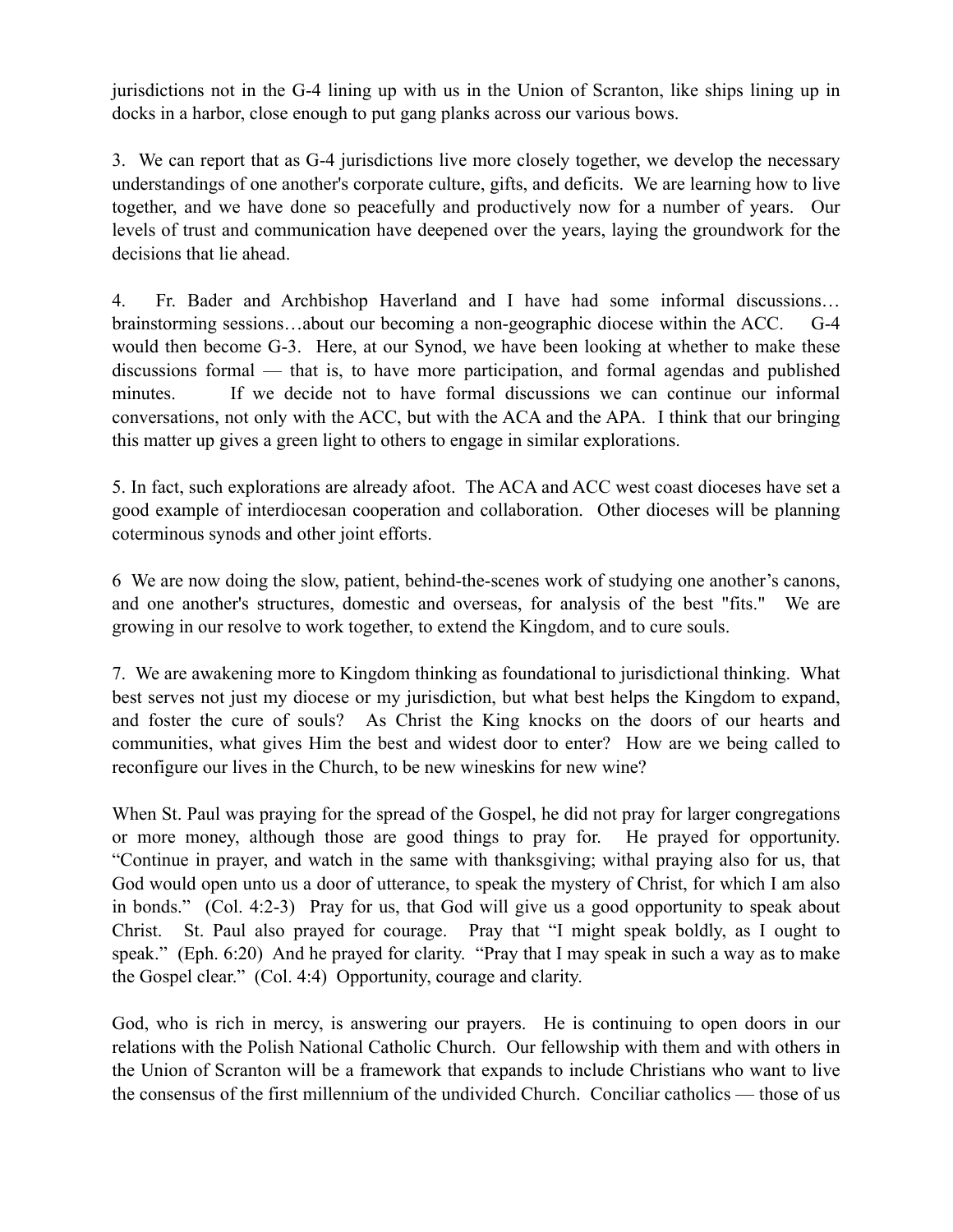who want to live in the mind of the Fathers and with the Councils of the undivided Church, are discovering one another globally.

Last September in Rome, at the 24th International Congress of the Society for the Law of the Eastern Churches, the Romanian delegation let us know that they would like a serious dialogue with orthodox Anglicans and with our G-4 jurisdictions. So later this year I plan to go to Bucharest and meet with professors and bishops in the Romanian Orthodox Church.

At that same Congress in Rome, our good friend from Athens, Bishop Kyrillos, was able to spend part of every day with us, to reinforce our rapport. Others threading the needle with the Greeks are our partners in the Union of Scranton, the PNCC and the Nordic Catholic Church. We plan to weave our respective threads into larger cords and bonds of affection and dialogue with the Orthodox. Fr. Tom Monnat has been doing this in the Philadelphia metropolis, where he is now a member of the Orthodox Brotherhood, which I attended with him in Phoenixville, Pennsylvania, last November. As Dean of the Anglican Fellowship of the Delaware Valley, Fr. Monnat is keeping alive a vision of what could someday be the Anglican Diocese of the Delaware Valley. One of the recent fruits of his labors, and those of Fr. Peter Geromel and Fr. Eddie Rix, was the ordination to the Priesthood of Fr. Ben Howard, serving as the Curate at the Church of the Transfiguration in Phoenixville.

Speaking of aspirants for Holy Orders, we now have Mr. Raymond Davison getting ready to graduate from St. Vladimir's Seminary, and preparing to serve in an APA parish in Melbourne, Florida. And there is Mr. Travis Pearson in Columbia, preparing for ordination.

We currently have two priests serving in APA parishes, Canon Robert Bader here in Dunwoody, and Fr. Geordy Geddings in Alto, Georgia. Our Diocese has four priests from other jurisdictions helping us. One of them, Fr. Jeff Johnson, is helping to fill the shoes of the late Fr. Gordon Thomas Shannonhouse of blessed memory, who went to the Lord last June 4, from Eastville, Virginia. The reciprocity we now enjoy with one another is a great boon to our unity.

Last March the G-4 clergy of the southeast had their second annual Retreat at the Cistercian monastery in Conyers, Georgia, conducted by Fr. Jonathan Ostman. This was well attended and well led. Fr. Ostman presented us with George Herbert/s poems, set to music by Vaughan Williams as the Five Mystical Songs. Meditating on these is not so much walking as running, running into what the Fathers call the active life, the life of ever deepening prayer, the life made active in the Holy Spirit, the Life of Christ Himself, through whom we live out the instant freshness of the Gospel.

I will not steal Fr. Gene's thunder regarding the St. Michael's Conference, except to say here that it serves as our finest matrix for marriage among our young clergy and laity. It is impossible to attend these conferences and not grow in knowledge and understanding of what love is, the love of God poured out upon us through His Son, in the Holy Spirit, and shared among us in the fellowship and communion of the Church.